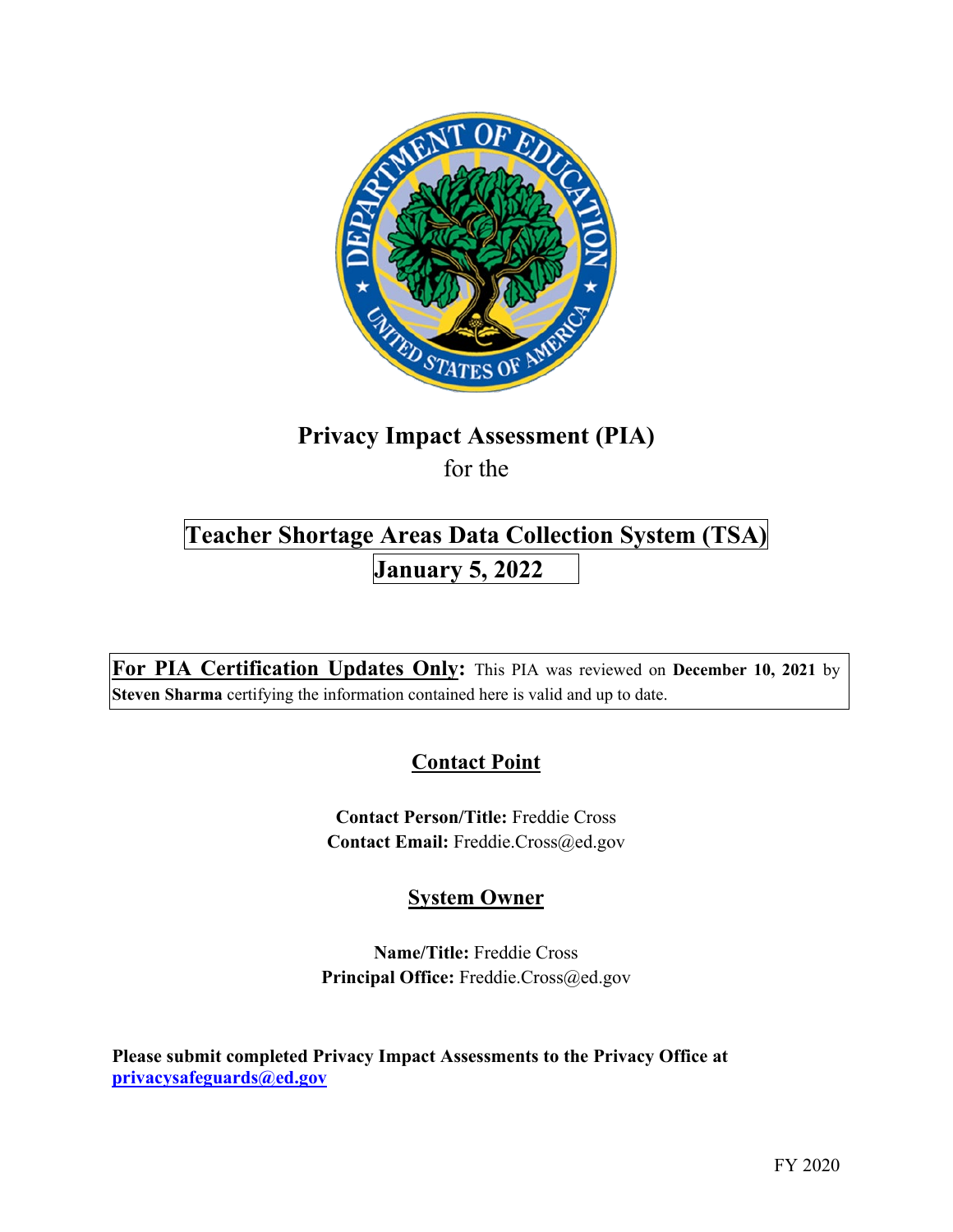*Please complete this Privacy Impact Assessment (PIA) on how personally identifiable information (PII) is collected, stored, protected, shared, and managed electronically by your system. You may wish to consult with your ISSO in completing this document. If a question does not apply to your system, please answer with N/A.* 

#### **1. Introduction**

**1.1.** Describe the system including the name, acronym, and a brief description of the program or purpose for the system.

The Teacher Shortage Areas<sup>1</sup> (TSA) system consists of an informational website, data collection portal, and backend database that collects data from States and territories and presents data for public consumption on the teacher shortages in those respective areas. The data that are collected are intended for three purposes:

- • To notify the public that States and schools may potentially hire academic administrators, licensed teachers, other educators and school faculty of specific disciplines/subject areas, grade levels, and/or geographic regions.
- • To serve as a useful resource for recent graduates of Schools of Education and trained, experienced teaching professionals aspiring to serve school districts with shortages about potential opportunity areas in each State's and territory's Pre-Kindergarten through Grade 12 classrooms.
- • To serve as a useful resource in the process of advising Federal student financial aid recipients of the potential to reduce, defer, or discharge student loan repayments by teaching in certain areas through the Teacher Education Assistance for College and Higher Education (TEACH) and Public Service Loan Forgiveness (PSLF) programs.

 based on the following query variables: school year, state, subject matter, and discipline. The public can access the TSA website and generate a "Teacher Shortage Areas Report" These reports can be used for the purpose of complying with the TEACH Grant and PSLF requirements.

<sup>&</sup>lt;sup>1</sup> According to 34 CFR 682.210(q)(8)(vii), "teacher shortage area" means "an area of specific grade, subject matter or discipline classification, or a geographic area in which the Secretary determines that there is an inadequate supply of elementary or secondary school teachers."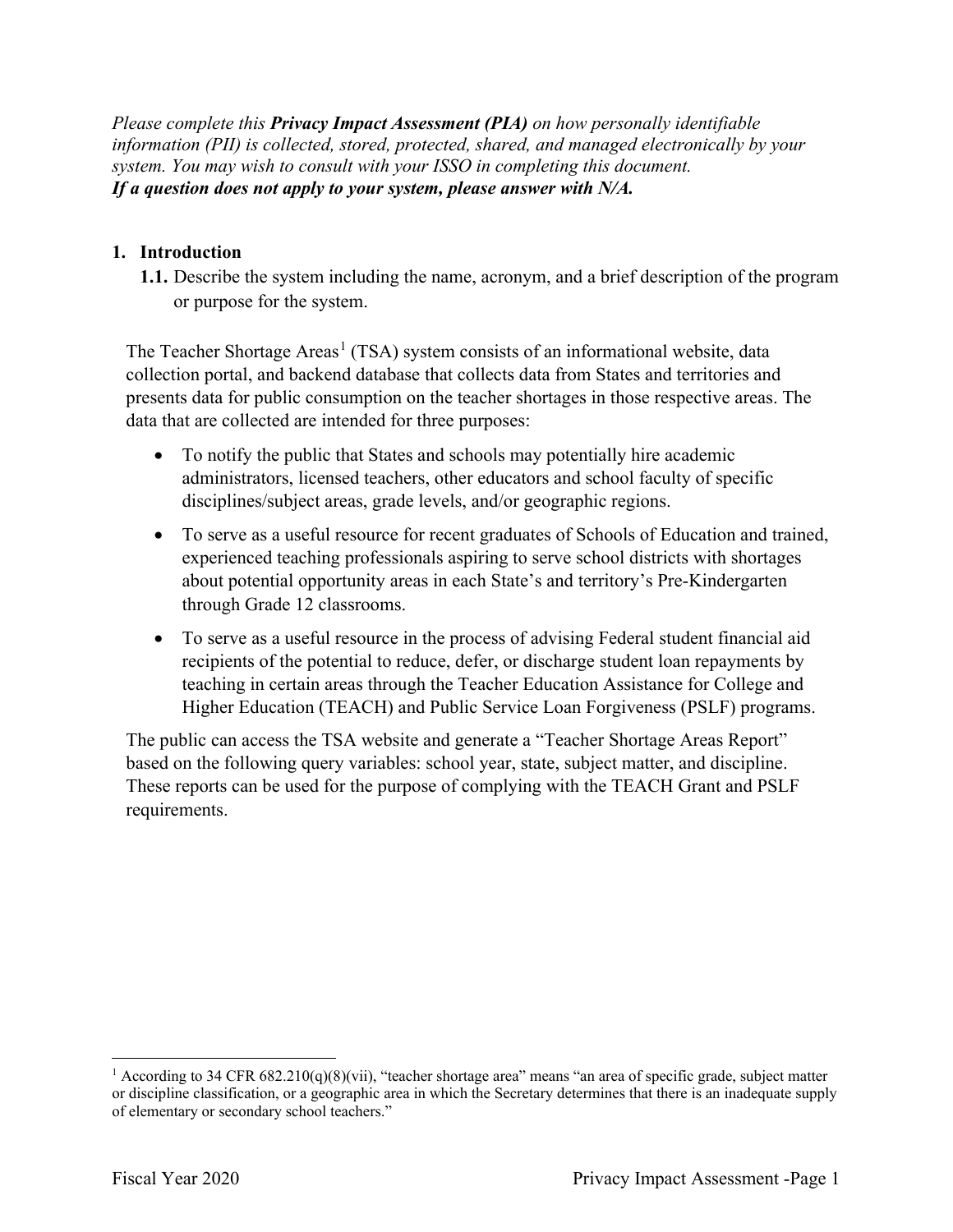| Ħ                  |                                       | Generate TSA Reports - (Select criteria below as required)                 |                        |                             |                       |                         |                      |                        |
|--------------------|---------------------------------------|----------------------------------------------------------------------------|------------------------|-----------------------------|-----------------------|-------------------------|----------------------|------------------------|
|                    |                                       | For historical Teacher Shortage Areas, please click on this link: View PDF |                        |                             |                       |                         |                      |                        |
| <b>School Year</b> |                                       | <b>State</b>                                                               |                        | <b>Subject Matter</b>       |                       | <b>Discipline</b>       |                      |                        |
|                    | 1 checked<br>$\overline{\phantom{a}}$ | District of Colum $\sim$                                                   | Select                 |                             | $\check{ }$           | Select                  |                      | $\check{ }$            |
|                    |                                       |                                                                            |                        |                             |                       |                         | <b>D</b> Reset       | Submit                 |
|                    |                                       |                                                                            |                        |                             |                       |                         |                      |                        |
| <b>Report</b>      |                                       |                                                                            |                        |                             |                       |                         | <b>Export to Pdf</b> | <b>Export to Excel</b> |
| <b>School Year</b> | State $\sim$                          | <b>County</b>                                                              | <b>School District</b> | Geographic<br><b>Region</b> | <b>Subject Matter</b> | <b>Discipline</b>       | <b>Grades</b>        | <b>Grades By Age</b>   |
| 2021_2022          | District of<br>Columbia               | ٠                                                                          | ٠                      |                             | Core Subjects         | Elementary<br>Education | K, 1, 2, 3, 4, 5, 6  | Age above 5            |

**1.2.** Describe the purpose for which the personally identifiable information (PII)<sup>2</sup> is collected, used, maintained or shared.

 provide notices upon approval/disapproval of the application submission of teacher The system is designed to collect teacher shortage area data from States and territories. The individuals representing the States and territories who will enter the teacher shortage area data for their jurisdictions need to login using a username and password. They register for access by providing their name, email address, phone number (optional), and answers to security questions. This information is required for login information and to shortage area data.

**1.3.** Is this a new system, or one that is currently in operation?

Currently Operating System

**1.4.** Is this PIA new or is it updating a previous version?

 $2$  The term "personally identifiable information" refers to information which can be used to distinguish or trace an individual's identity, such as their name, social security number, biometric records, etc. alone, or when combined with other personal or identifying information which is linked or linkable to a specific individual, such as date and place of birth, mother's maiden name, etc. OMB Circular A-130, page 33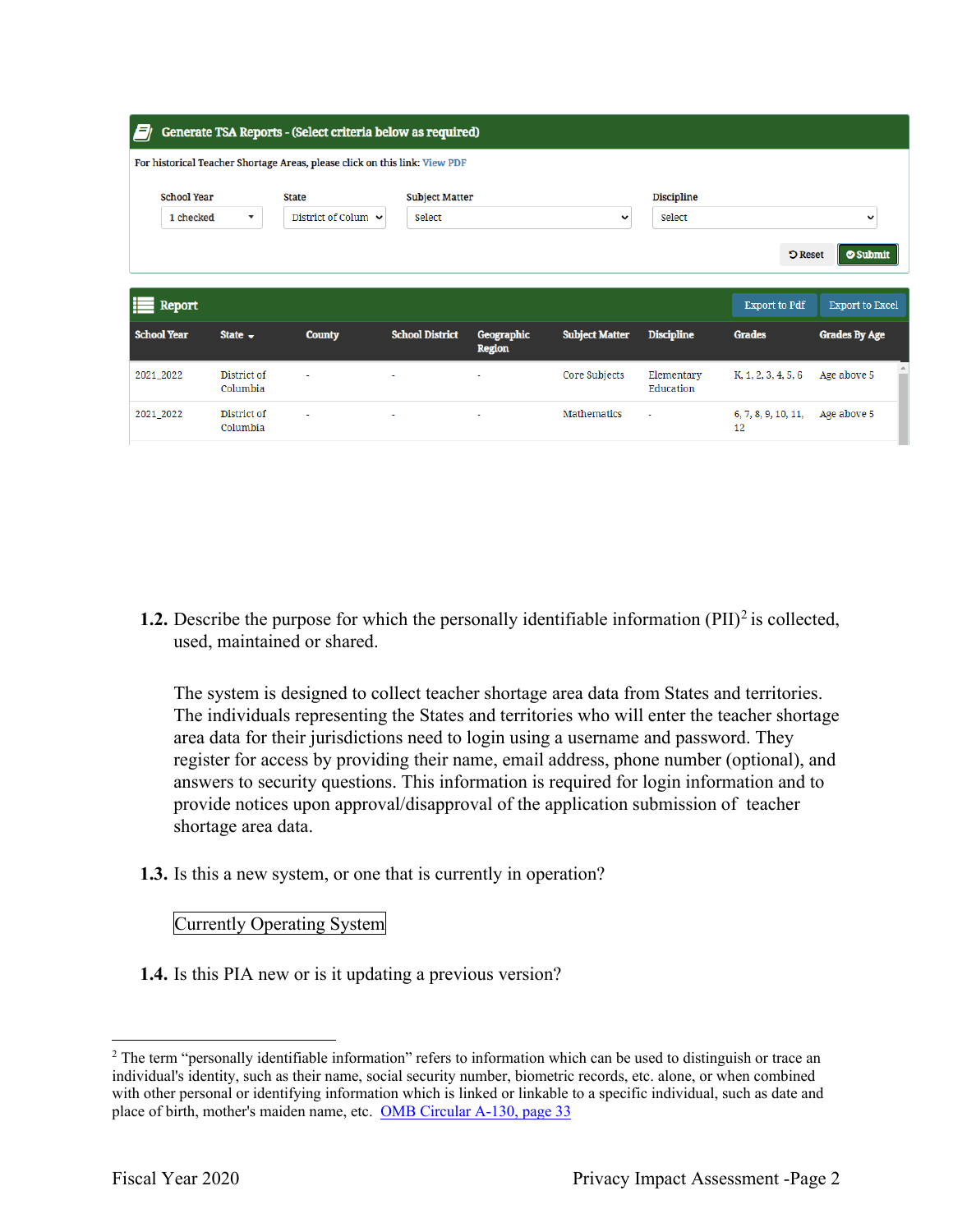#### New PIA

 a PIA was required to accurately represent the PII collected by the system. While a PIA was not previously completed for TSA, a review of the system determined

**1.5.** Is the system operated by the agency or by a contractor?

### Contractor

 **1.5.1.** If the system is operated by a contractor, does the contract or other acquisitionrelated documents include privacy requirements?

 $\Box$  N/A

### Yes

### **2. Legal Authorities and Other Requirements**  *If you are unsure of your legal authority, please contact your program attorney.*

**2.1.** What specific legal authorities and/or agreements permit and regulate the collection and use of data by the system? Please include name and citation of the authority.

 Department of Education, as required under the following program regulations: Annual posting of the Nationwide Teacher Shortage Areas Listing designated by the

- 34 CFR 682.210(q) enables a borrower who had no outstanding Federal Family Education Loan (FFEL) Program loan on July 1, 1987 but who had an outstanding FFEL Program loan on July 1, 1993 to qualify for deferment of loan repayment under the Federal Stafford Program anytime within the life of the borrower's loan(s);
- 34 CFR 674.53(c) enables Federal Perkins Loan borrowers who are full time teachers of mathematics, science, foreign languages, bilingual education or any other field of expertise where the State educational agency determined there is a shortage of qualified teachers to qualify for cancellation of up to 100 percent of their loan; and
- 34 CFR 686.12(d) enables grant recipients to fulfill their teaching obligation under the Teacher Education Assistance for College and Higher Education (TEACH) Grant Program.

A State that desires to propose teacher shortage areas for designation must submit the information required under the program regulations for the following programs: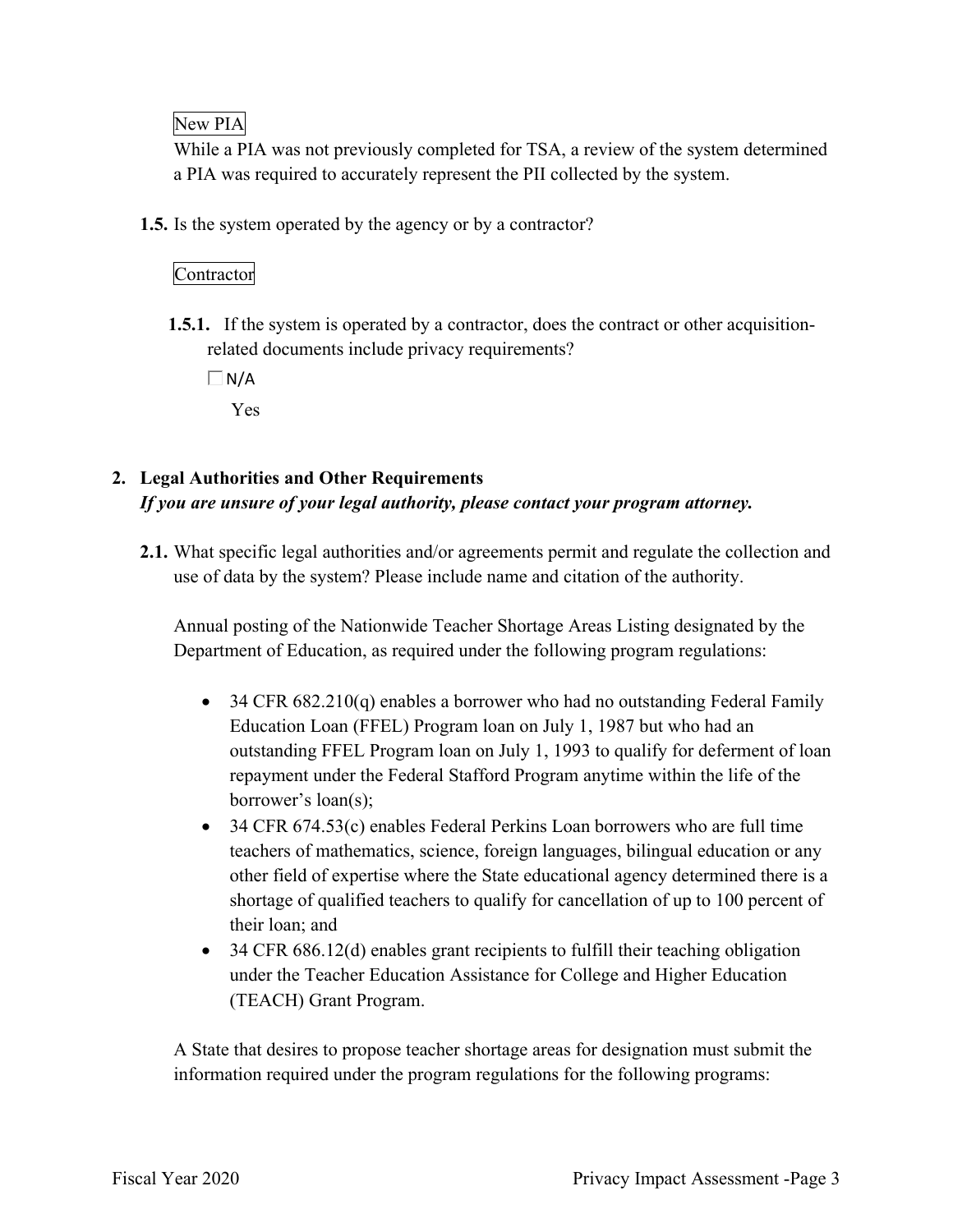- Targeted teacher deferment for borrowers under the Family Federal Education Loan (FFEL) and Federal Supplemental Loans for Students (SLS) programs (34 CFR 682.210(q));
- Full-time teaching in fields of expertise, cancellation of up to 100 percent of their debt under the Federal Perkins Loan Program (34 CFR 674.53(c)); and
- 686). • Teaching obligation fulfillment for recipients under the Teacher Education Assistance for College and Higher Education (TEACH) Grant Program (34 CFR

#### **SORN**

 such as a Social Security Number or other identification? **2.2.** Is the information in this system retrieved by an individual's name or personal identifier

No

 Information is retrieved by the following criteria: school year, State, subject matter, and discipline. The system does not retrieve information by an identifier.

**2.3.** 

**2.3.1.** If the above answer is **YES,** this system will need to be covered by Privacy Act System of Records Notice(s)  $(SORN(s))$ .<sup>3</sup> Please provide the SORN name, number, Federal Register citation and link, or indicate that a SORN is in progress.

 $\overline{M}$  N/A

Click here to enter text.

 **2.3.2.** If the above answer is **NO**, explain why a SORN was not necessary. For Department, etc. example, the information is not retrieved by an identifier, the information is not maintained in a system of records, or the information is not maintained by the

 $\Box$  N/A

 Information is retrieved by the following criteria: School year, State, subject matter, discipline. The system does not retrieve by an identifier.

#### **Records Management**

 $3$  A System of Records Notice (SORN) is a formal notice to the public that identifies the purpose for which PII is collected, from whom and what type of PII is collected, how the PII is shared externally (routine uses), and how to access and correct any PII maintained by ED. <https://connected.ed.gov/om/Documents/SORN-Process.pdf>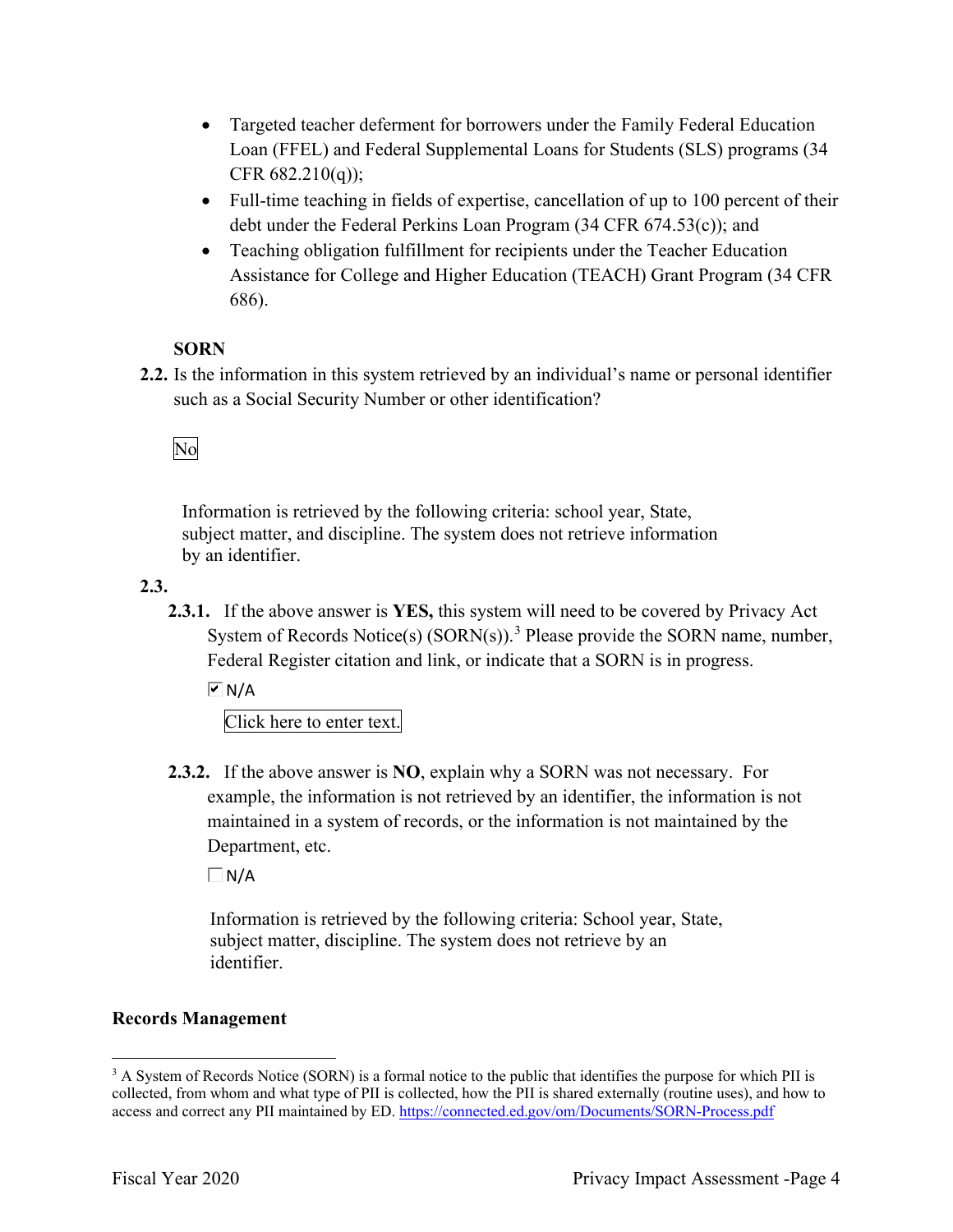**an email to [RMHelp@ed.gov](mailto:RMHelp@ed.gov) If you do not know your records schedule, please consult with your records liaison or send** 

 Administration (NARA) for the records contained in this system? Please provide all **2.4.** What is the records retention schedule approved by National Archives and Records relevant NARA schedule numbers and disposition instructions.

 The Department shall submit a retention and disposition schedule that covers the records (NARA) for review. The records will not be destroyed until such time as NARA contained in this application to the National Archives and Records Administration approves said schedule.

 timelines in the records disposition schedule? **2.5.** Is the PII contained in this system disposed of appropriately, and in accordance with the

Yes

#### **3. Characterization and Use of Information**

#### **Collection**

**3.1.** List the specific PII elements (e.g., name, email, address, phone number, date of birth, Social Security, etc.) that the system collects, uses, disseminates, or maintains.

 TSA collects the following PII from State and territory representatives and Department staff responsible for review and approval of reports of teacher shortage areas:

- Name
- Email address
- Phone number (optional)
- Answers to security questions

 Once State and territory representatives are approved for access to TSA and have the ability to provide teacher shortage area data, there is an optional field to list the name of the Chief State School Officer (CSSO).

 **3.2.** Does the system collect only the minimum amount required to achieve the purpose stated in Question 1.2?<br>Yes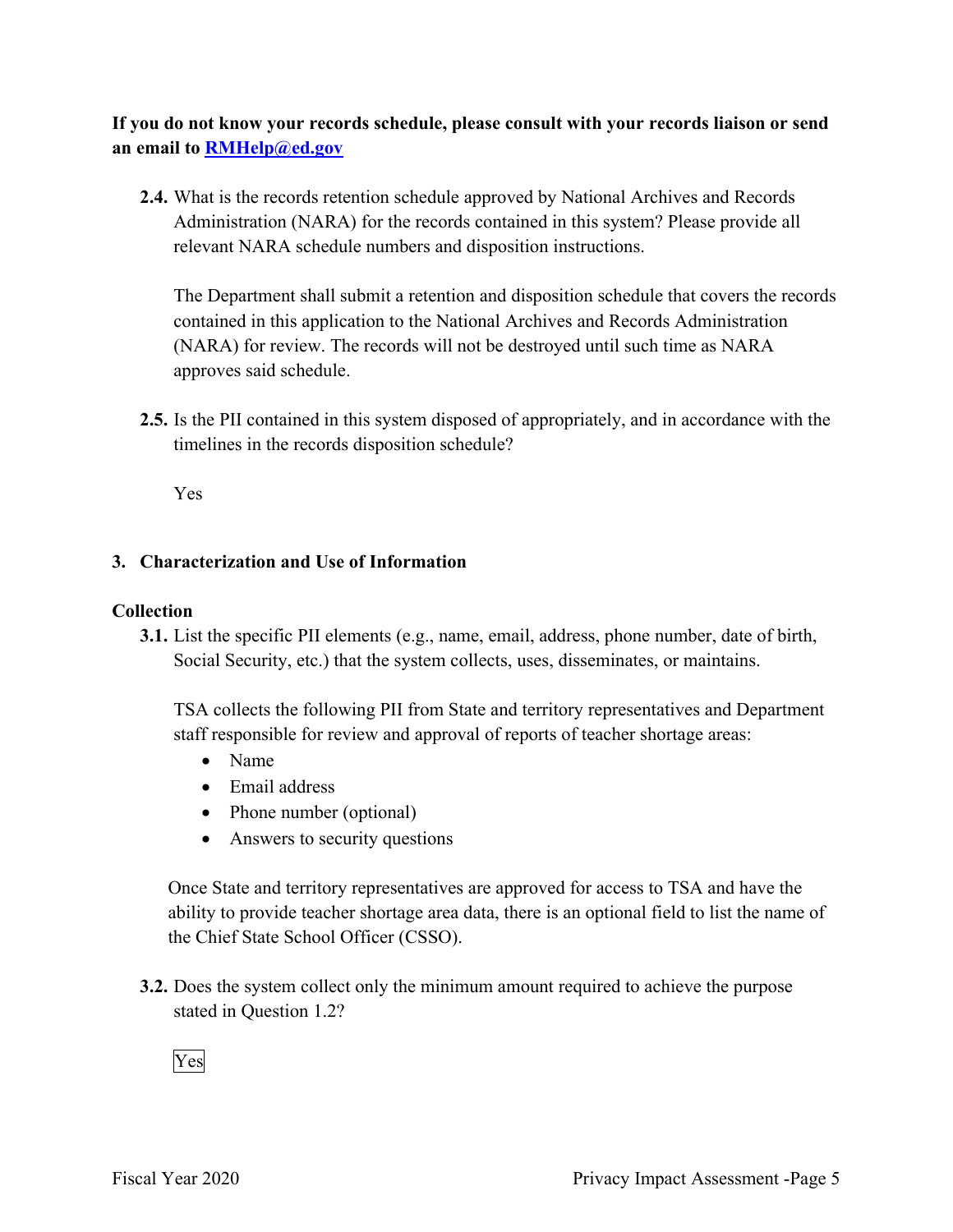The system collects only State and territory representative name, contact information, and optionally the name of the CSSO which is the minimum necessary to establish accounts and communicate with users.

**3.3.** What are the sources of PII collected (e.g., individual, school, another agency, commercial sources, etc.)?

The sources of PII collected are:

- 1. Individuals representing the States and territories who will provide teacher shortages areas for their States and territories, and
- 2. Department employees/contractors who are reviewers of the TSA.
- **3.4.** How is the PII collected from the stated sources listed in Question 3.3 (e.g., paper form, web page, database, etc.)?

 and territory representatives responsible for data submission or the Department staff TSA is a web-based system. PII is collected directly by the system from either the State responsible for review and approval.

**3.5.** How is the PII validated or confirmed to ensure the integrity of the information collected?<sup>4</sup> Is there a frequency at which there are continuous checks to ensure the PII remains valid and accurate?

 The TSA program manager performs quality assurance reviews. Name, email address, edited the by the individual user. This is currently a manual process where the TSA if the requester(s) are legitimately from a State and territory based on the domain of the phone numbers, and answers to security questions are the only PII collected and can be program manager logs into the system and reviews the registration requests to determine email address of the requester.

#### **Use**

**3.6.** Describe how the PII is used to achieve the purpose stated in Question 1.2 above.

 information is required. Both internal and external users log into the system using their email address as the User ID. Collection of user email address is necessary because users are sent emails throughout the application process with their approval status and if additional

<sup>&</sup>lt;sup>4</sup> Examples include restricted form filling, account verification, editing and validating information as it's collected, and communication with the individual whose information it is.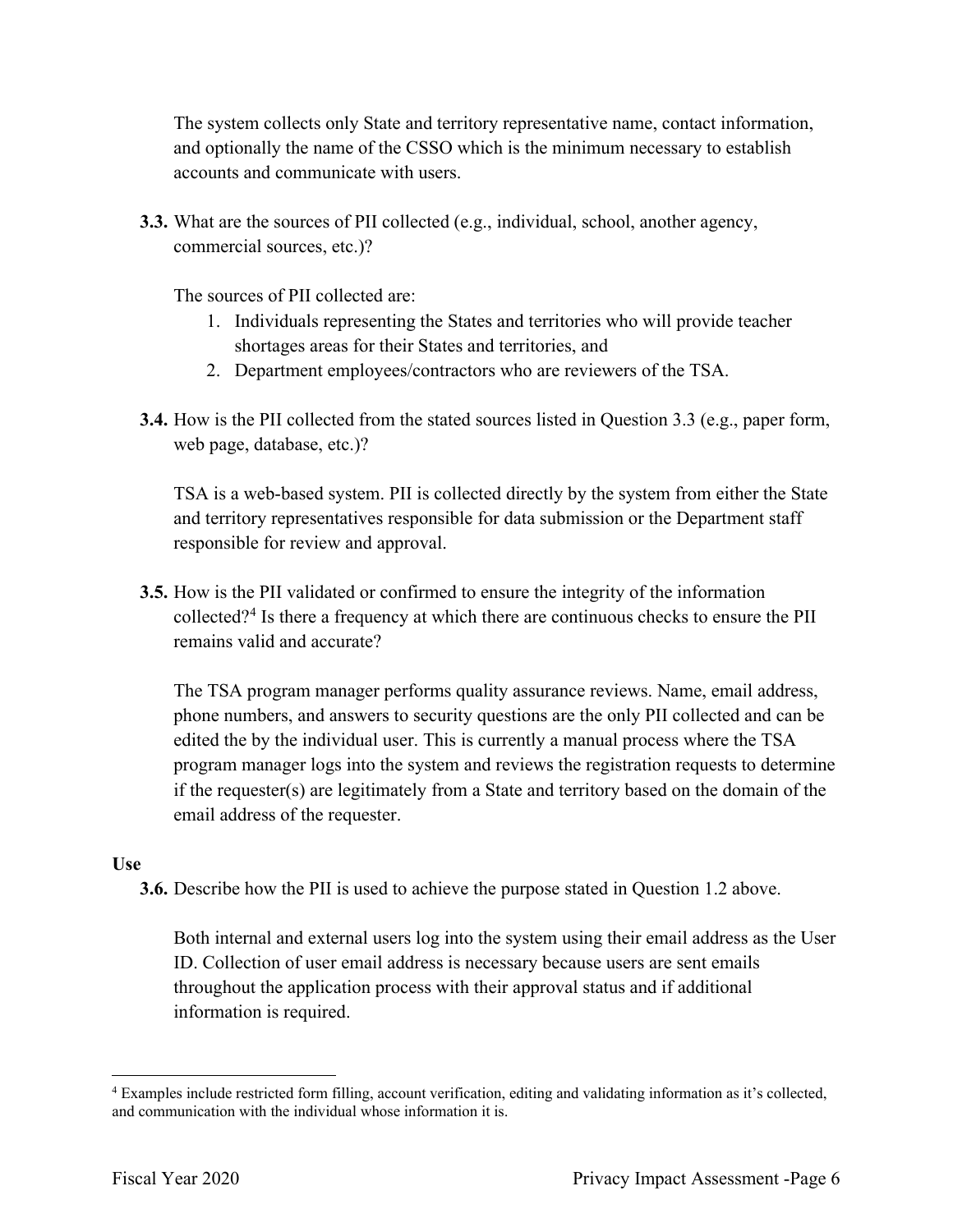**3.7.** Is the system using PII for testing/researching new applications or information systems prior to deployment or for training employees?<br>No

 **3.7.1.** If the above answer is **YES,** what controls are in place to minimize the risk and protect the data?

 $\overline{M}$  N/A

Click here to enter text.

#### **Social Security Numbers**

*It is the Department's Policy that, in order to collect Social Security Numbers, the System Owner must state the collection is: 1) authorized by law, 2) necessary for an agency purpose, and 3) there is no reasonable alternative.* 

 **3.8.** Does the system collect Social Security Numbers? Note that if the system maintains Social Security Numbers but does not explicitly collect them, answer 3.8.1 to address the purpose for maintaining them.

No

**3.8.1.** If the above answer is **YES**, explain the purpose for its collection, and how the SSN will be used.

 $M/A$ Click here to enter text.

 **3.8.2.** Specify any alternatives considered in the collection of SSNs and why the alternatives were not selected.

 $\overline{M}$  N/A

Click here to enter text.

#### **4. Notice**

 its collection (e.g., direct notice, such as a Privacy Act Statement (if applicable) or **4.1.** How does the system provide individuals with notice about the collection of PII prior to public notice, such as a SORN, PIA,)? If notice is not provided, explain why not.

A privacy notice, as shown below, is drafted and will be posted on the collection website.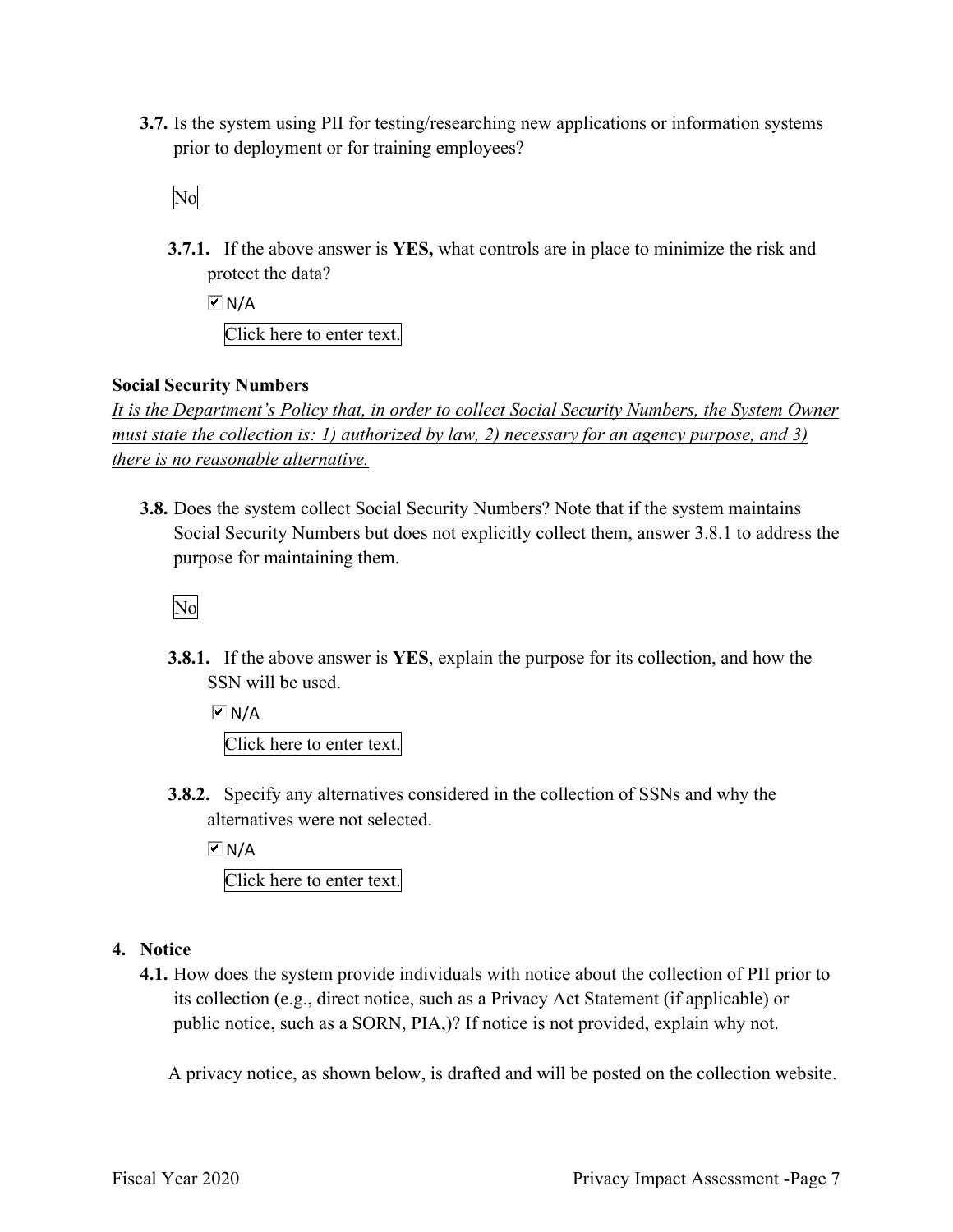**4.2.** Provide the text of the notice or the link to the webpage where the notice is posted if notice is provided other than by SORN or PIA.  $\Box$ N/A

**Authorities:** A list of authorities can be found at Teacher Shortage Areas (TSA).

 information, to include email address and phone number (optional). **Information Collected:** State and territory representatives name, work contact

**Purpose:** The purpose is to collect PII from individuals representing the States and territories who will provide teacher shortages areas for their States and territories.

 **Disclosures:** The information will not be disclosed outside of the Office of Postsecondary Education.

and territories are obligated to provide the information identified on the Registration website to attain a TSA account. Failure to do so may result in not receiving a TSA **Consequences of Failure to Provide information:** Individuals representing the States account.

Additional information about this system can be found in the Privacy Impact Assessment.

 **4.3.** What opportunities are available for individuals to consent to uses (including new uses of previously collected PII), decline to provide PII, or opt out of the project?

In order to gain access to the system, individuals have to provide the required PII. Individuals may wish not to provide certain information, but this can lead to not gaining access to the system.

**4.4.** Is the notice referenced in Question 4.1 reviewed and revised when there are changes in the practice, policy, or activities that affect the PII and privacy to ensure that individuals are aware of and can consent to, where feasible, these changes?

Yes

#### **5. Information Sharing and Disclosures**

#### **Internal**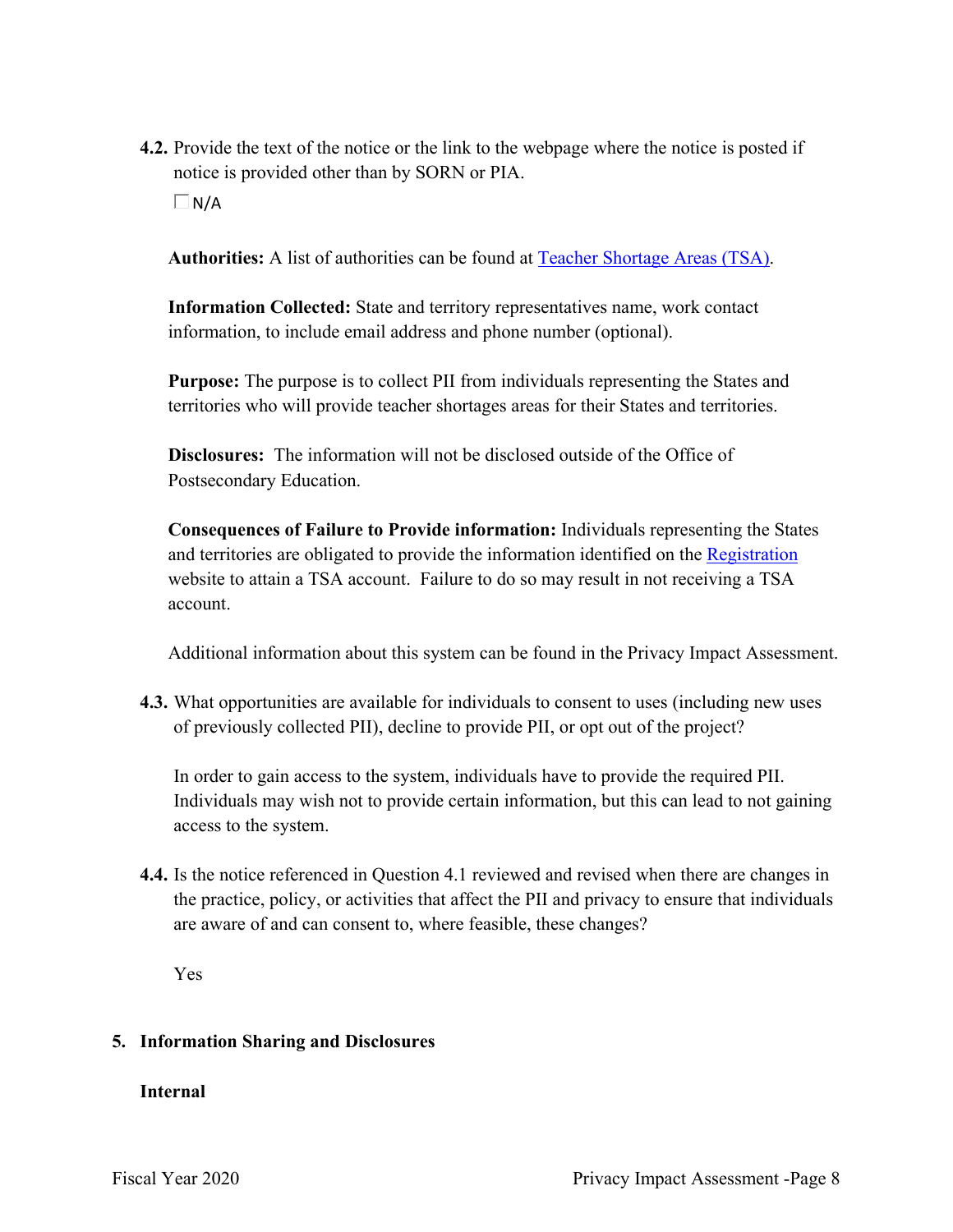**5.1.** Will PII be shared internally with other ED principal offices? If the answer is **NO**, please skip to Question 5.4.

No

**5.2.** What PII will be shared and with whom?

 Click here to enter text.  $\overline{M}$  N/A

 **5.3.** What is the purpose for sharing the specified PII with the specified internal organizations?

 Click here to enter text.  $\overline{M}$  N/A

#### **External**

**5.4.** Will the PII contained in the system be shared with external entities (e.g. another agency, school district, the public, etc.)? If the answer is **NO**, please skip to Question 6.1.

No

 **5.5.** What PII will be shared and with whom? List programmatic disclosures only. 5  **Note: If you are sharing Social Security Numbers externally, please specify to whom and for what purpose**.

 $\sqrt{M}$  N/A

Click here to enter text.

**5.6.** What is the purpose for sharing the PII with the specified external entities?

 $\overline{M}$  N/A

Click here to enter text.

**5.7.** Is the sharing with the external entities authorized?

l Click here to select.  $\overline{M}$  N/A

<sup>&</sup>lt;sup>5</sup> If this information is covered by Privacy Act System of Records Notice (SORN) please list only relevant programmatic disclosures listed under the Routine Uses section.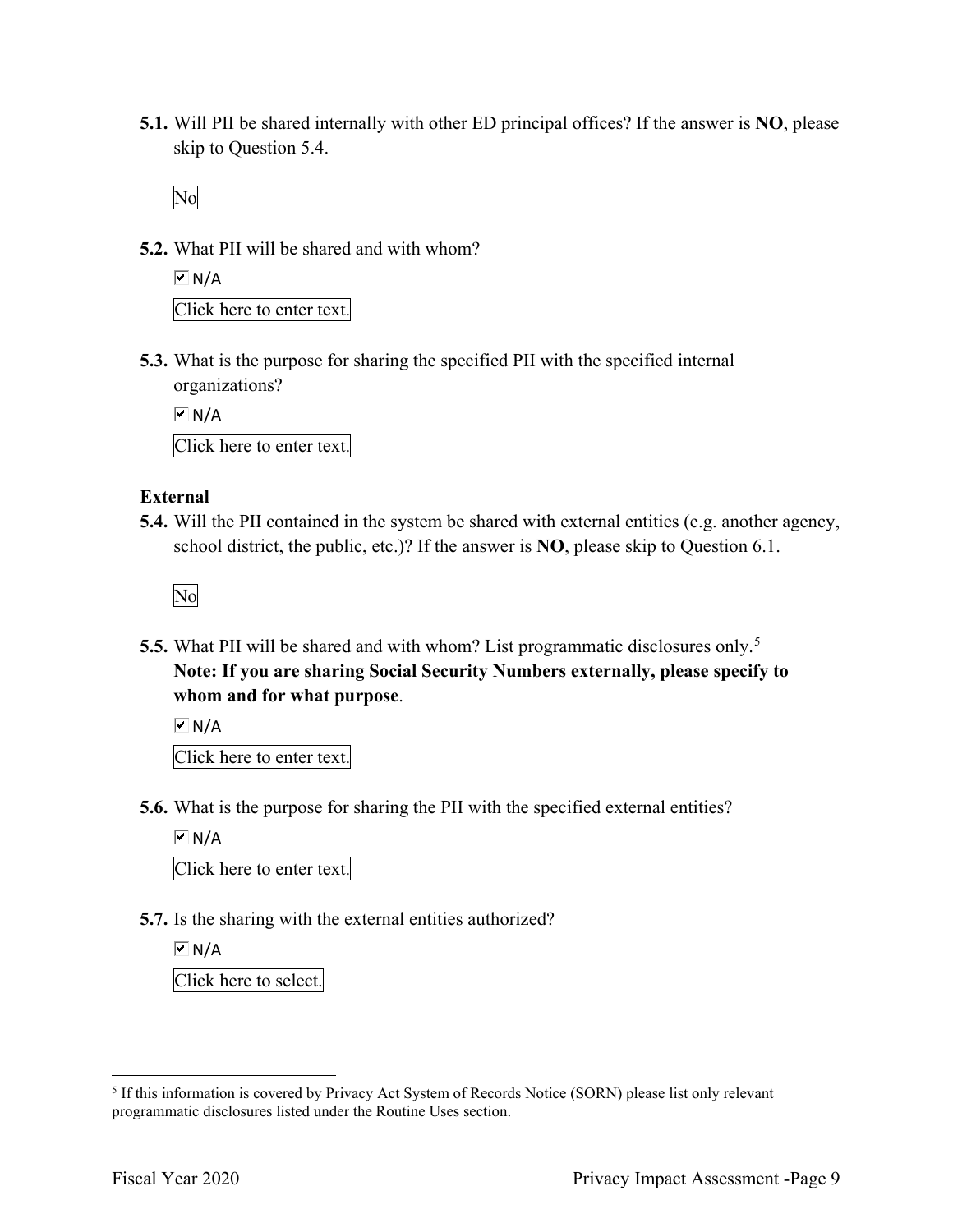**5.8.** Is the system able to provide and retain an account of any disclosures made and make it available upon request?

 Click here to select.  $\overline{M}$  N/A

**5.9.** How is the PII shared with the external entity (e.g. email, computer match, encrypted line, etc.)?

```
 
Click here to enter text. 
\boxed{\mathbf{v}} N/A
```
**5.10.** Is the sharing pursuant to a Computer Matching Agreement (CMA), Memorandum of Understanding (MOU), or other type of approved sharing agreement with another agency?

 $\boxed{\triangleright}$  N/A

Click here to select.

**5.11.** Does the project place limitation on re-disclosure?

 Click here to select.  $\boxed{\triangleright}$  N/A

#### **6. Redress**

**6.1.** What are the procedures that allow individuals to access their own information?

Individuals have access to the system and can access their own information. Users log in and are restricted to editing their own information.

 **6.2.** What procedures are in place to allow the subject individual to correct inaccurate or erroneous information?

Individuals have access to the TSA and can edit/update their own information.

**6.3.** How does the project notify individuals about the procedures for correcting their information?

 Users are notified via email and are asked to review their own information and, if needed, update/correct erroneous information.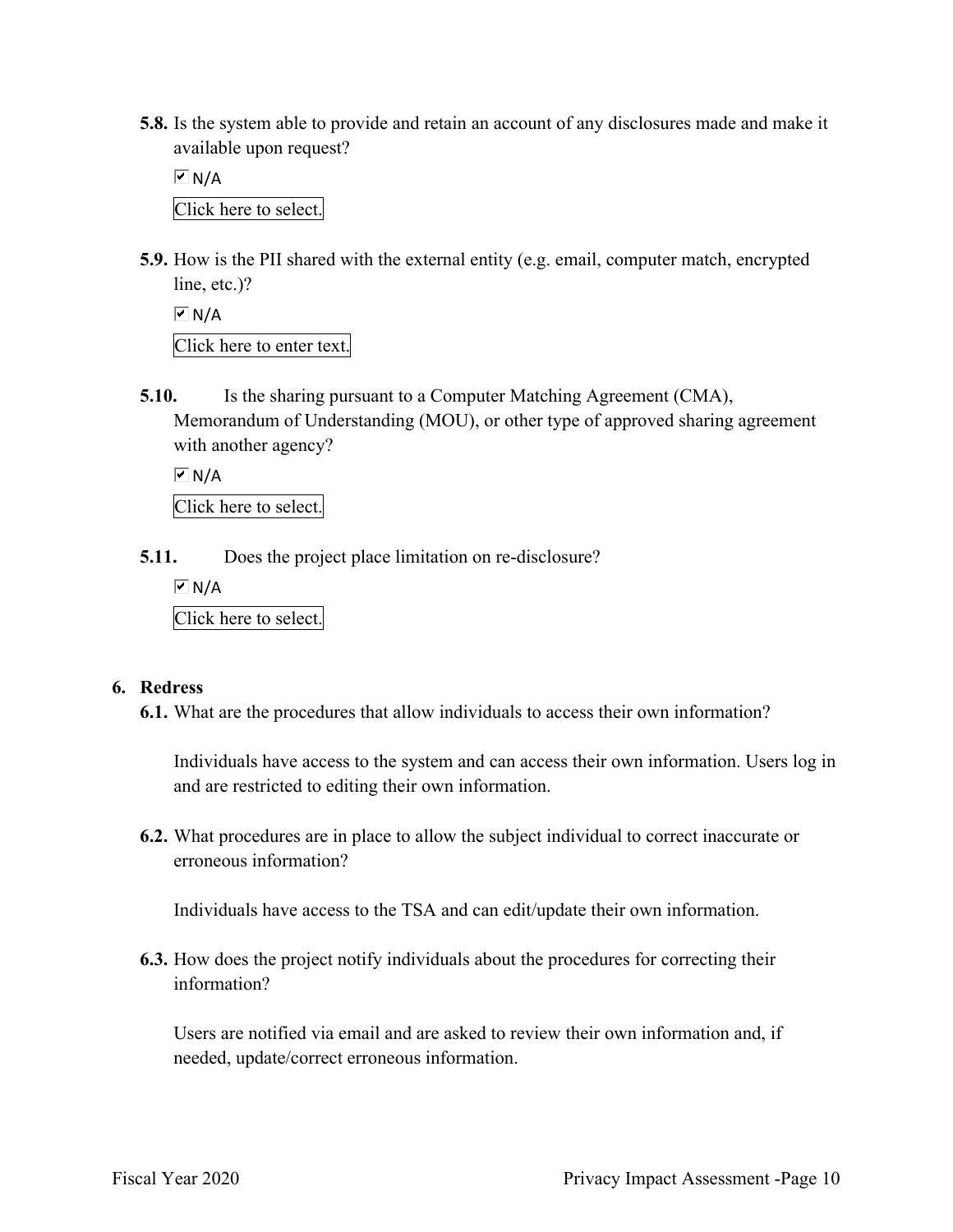#### *7.* **Safeguards**

*If you are unsure which safeguards will apply, please consult with your ISSO.* 

 **7.1.** Does the principal office work with their CSO/ISSO to build privacy & security into the system and build privacy extensions to the extent feasible?

Yes

**7.2.** Is an Authority to Operate (ATO) required?

Yes

 **7.3.** Under NIST FIPS Pub. 199, what is the security categorization of the system: **Low, Moderate, or High?** 

 $\Box$  N/A Low

 **7.4.** What administrative, technical, and physical safeguards are in place to protect the information?

 secured within the FedRAMP-certified Microsoft Azure Platform as a service (PaaS) Data are encrypted by https protocol TLS 1.2. Physically, the application servers are environment. Administratively, only system administrators authorized with "Internal" Role are allowed to see the PII.

 **7.5.** Is the information in the system appropriately secured in accordance with the IT security requirements and procedures as required by Federal law and policy?



**7.6.** Has a risk assessment been conducted where appropriate security controls to protect against that risk have been identified and implemented?

Yes

 ensure the security controls continue to work properly at safeguarding the PII. **7.7.** Please describe any monitoring, testing or evaluation conducted on a regular basis to

Vulnerability scans are conducted monthly to ensure the security on the network environment is protected. Annual security assessments are conducted as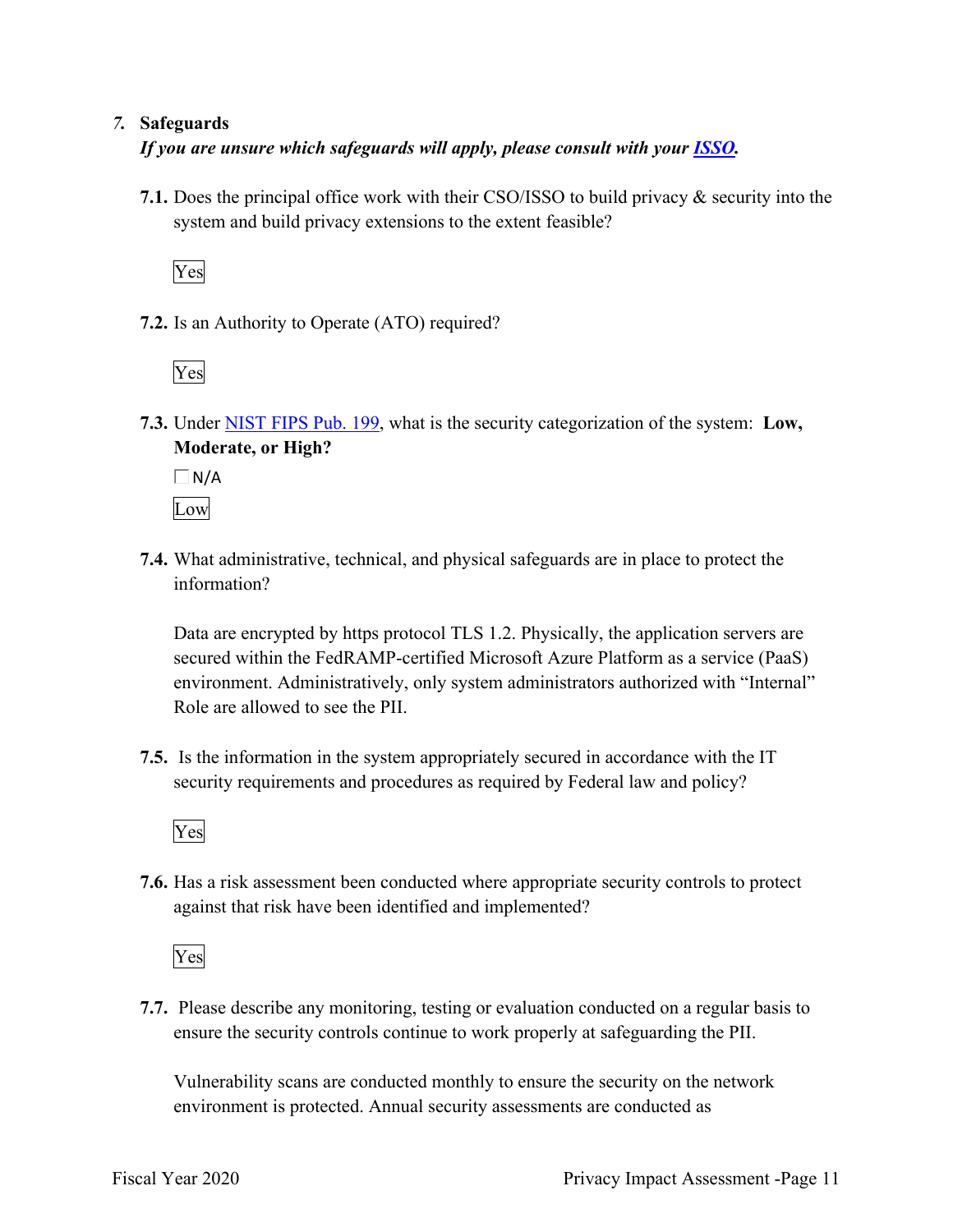self-assessments and independent assessments. Continuous monitoring occurs through the Department's Cybersecurity Risk Scorecard which provides a detailed view of the systems implementation of the required security and privacy controls and associated risk level of the implementation.

#### **8. Auditing and Accountability**

 **8.1.** How does the system owner assess and ensure that the PII is used in accordance with stated practices in this PIA?

 The TSA provides mechanisms that enforce role-based access; there are no actions that The general public is not granted access to the area of the website where PII is displayed can be taken by an anonymous person as registered user accounts are required for access. or maintained.

**8.2.** Does the system owner continuously monitor and audit the privacy controls to ensure effective implementation?



**8.3.** What are the privacy risks associated with this system and how are those risks mitigated?

 to mitigate that risk, the system only collects the minimum necessary information to achieve the business purpose in order to limit risk if information were to be access to user accounts. These are the login and activity reports. The login report gives Recertification. The system administrator may be directed to immediately remove any termination). In the event there is a point of contact (POC) change at an agency, the TSA The main privacy risk associated with this system is unauthorized access to PII. In order compromised. In addition, the system maintains auditing features that track authorized details about every access to the system. The activity report tracks all system changes made by authorized users. Records of users are audited on a quarterly basis by the Information Security Officer (ISO) to ensure that users are accurate. The TSA follows the Office of the Chief Information Officer (OCIO) policy, PR.AC 6: User Account individuals who must no longer be granted access (i.e., in the event of an employee staff will notify the system administrator who will then remove that person from the system access (within 24 hours of notification). The user accounts will have the passwords changed and the accounts are then disabled. After 90 days, those accounts are then deleted. There are other safeguards (e.g., physical, personnel, procedural, and environmental) that establish the extent that the system's design and implementation meet the set of OCIO-specified security requirements. The ATO granted using the